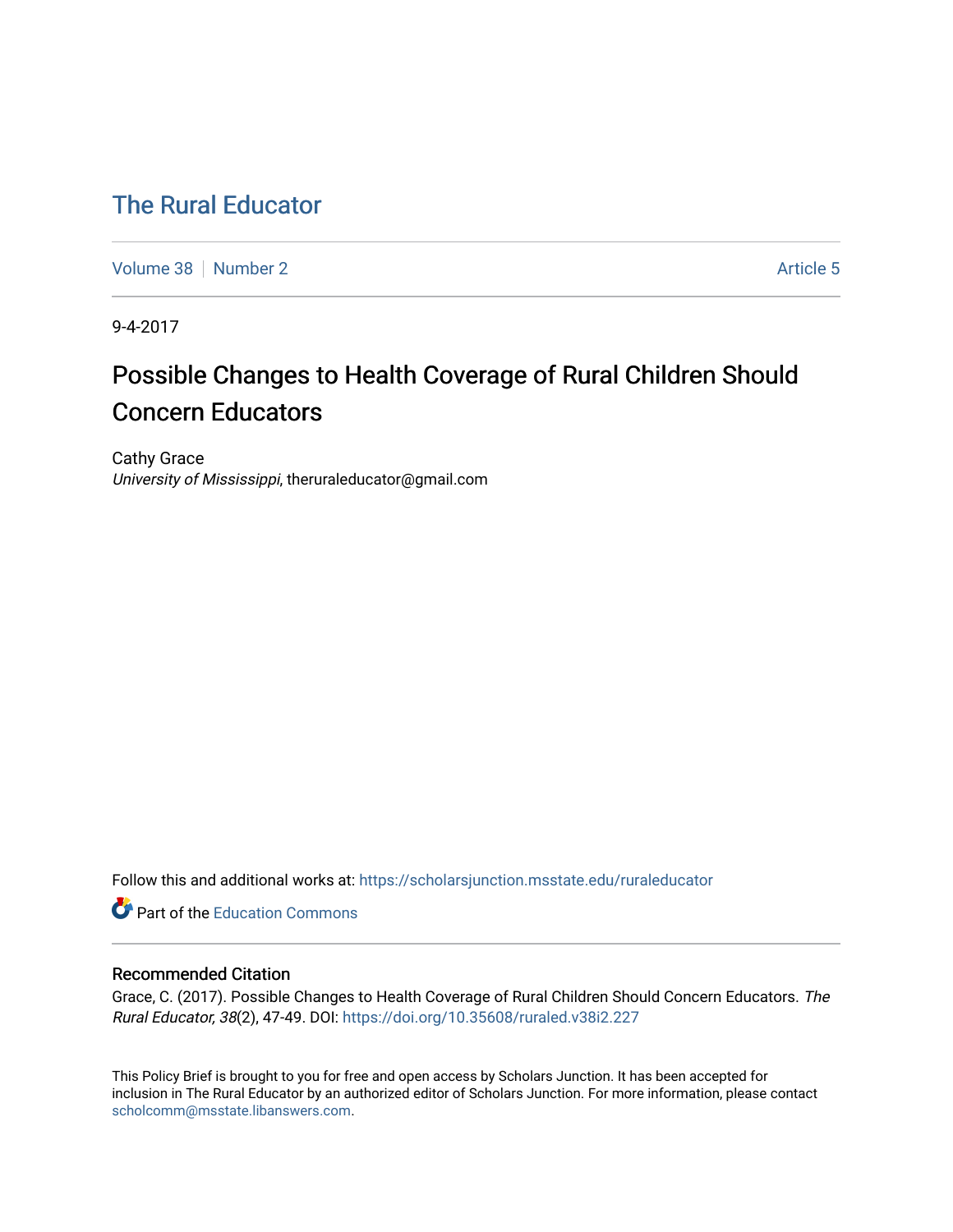## **Policy Brief: Possible Changes to Health Coverage of Rural Children Should Concern Educators**

#### **Cathy Grace**

*University of Mississippi*

In May, House Republicans passed a bill that would dismantle the Affordable Care Act, the current health care insurance plan provided to low income families. The non-Partisan Congressional Budget Office reviewed the legislation, and has determined that if some portion of the legislation is also passed by the Senate, it would leave 14 million more people uninsured next year than under current law — and 23 million more uninsured in 2026. In addition, some of the nation's sickest would pay much more for health care (Pear, 2017). In June, the Senate began releasing details of the Better Care Reconciliation Act.

As the fight rages on over whether to discontinue the Affordable Care Act and replace it, or to modify the ACA, as proposed by Democrats, some Republicans and numerous children's advocacy groups, it is important to understand the differences between the current legislation and the version currently being considered from a rural perspective. Given that Medicaid, the Children's Health Insurance Program, and Medicare are focal points in the health care debate and part of the Affordable Care Act's comprehensive design, definitions of the programs (see side bar) are important to adequately understand what is at the heart of the ideological conflict.

A study released in June 2017 by Georgetown University Health Policy Institute, Center for Children and Families and The North Carolina Rural Health Research Program indicates Medicaid covers a larger share of children and families in small towns and rural areas than in large metropolitan areas. In 2014-2015, Medicaid provided health coverage for 45 percent of children and 16 percent of adults in small towns and rural areas, compared to 38 percent and 15 percent, respectively, in metropolitan areas. Also mentioned in the report were that rural Americans have lower household incomes, lower rates of workforce participation, and higher rates of disability—all factors associated with Medicaid eligibility. In addition, the Affordable Care Act passed in 2010, led to more aggressive efforts to enroll children in Medicaid and the Children's Health Insurance Program (CHIP). In 2014-15 fourteen states registered more than half of children in the state through Medicaid or CHIP (Alker, Hoadley, Holmes & Wagernman, 2017). The Georgetown study also examined Medicaid and CHIP state

#### **Federal Health Care Programs**

**Medicaid** provides health coverage to millions of Americans, including eligible low-income adults, children, pregnant women, elderly adults and people with disabilities. Medicaid is administered by states, according to federal requirements. Health coverage is provided to over 72.5 million Americans. Medicaid is the single largest source of health coverage in the United States. The program is funded jointly by states and the federal government

#### **Children's Health Insurance Program (CHIP**) provides health coverage to eligible children, through both Medicaid and separate CHIP programs. CHIP is administered by states, according to federal requirements. The program serves uninsured children up to age 19 in families with incomes too high to qualify them for Medicaid. States have broad discretion in setting their income eligibility standards, and eligibility varies across states. The program is funded jointly by states and the federal government

**Medicare** is the federal health insurance program for people age 65 or older, under 65 with certain disabilities, and any age with endstage renal disease (permanent kidney failure requiring dialysis or a kidney transplant)

**Affordable Care Act** passed in 2010 and sometimes referred to as "Obama Care" is the law which provides consumers with subsidies ("premium tax credits") that lower costs for households with incomes between 100% and 400% of the federal poverty level. It is managed at the state level and has different provisions based on choices determined by the state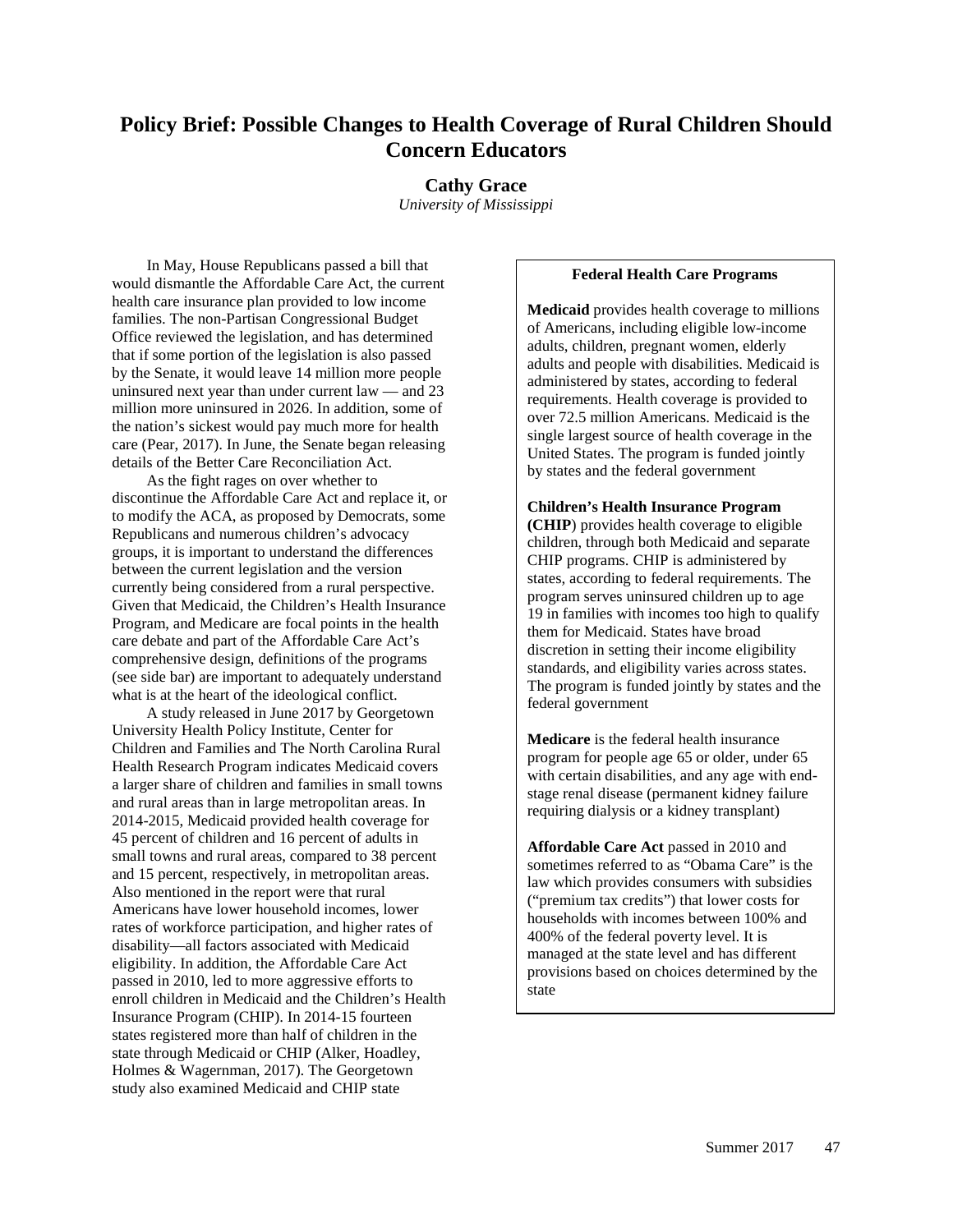enrollments during two years and concluded that due to the large number of children in small towns and rural areas of the country participating, any decrease in funding for either program would put thousands of children back into the uninsured category and raise the risk of limited or no health services.

Educators in rural areas of America often become advocates for the education of children by advocating for related issues such as access to health care for all children regardless of family income or any pre-existing condition. With the health care debates, it appears this is one of those instances. Children are unable to learn if they are absent from school. When preventive care is unaffordable for many rural families, a routine cold can turn into bronchitis, pneumonia or the flu. The child is absent more days from school since he received no medical care at the onset which resulted in higher medical expenses for families often making minimum wage when emergency care is required.

In some cases, families are forced to choose paying for other basic needs such as rent, food and gas for transportation to work or medical or pharmaceutical bills. As a result, children often attend school with contagious diseases such as strep throat or flu and spread the disease to others resulting in numerous children becoming ill, missing school, and losing learning time.

Specific illnesses such as asthma, sickle cell anemia, juvenile diabetes are all potentially deadly to children without the appropriate medical care and medicine. Again, Medicaid or CHIP has served as a safety net for the children and families affected. Without a stable medical home, the risk of the child's poor attendance at school, quality of life, and failure to fully participate in the school experience can be emotionally devastating as well as academically challenging, not to mention potentially shortening the

child's life. Who can better speak to the need for continued services than educators, medical professionals and parents?

Infants, toddlers and preschoolers are especially vulnerable to health issues. Without the medical guarantee offered through Medicaid or CHIP children in low income families are subject to developmental delays due to undiagnosed relatively minor illnesses such as an ear infection, which if left untreated may cause hearing loss or language delay ("Ear Infections with Fluid," n.d.).

The health plans being debated in congress would impact rural America, perhaps more than any other segment in the country. There are many proposals being considered as to how government will fund and administer health care insurance for children. Each person in each community needs to get facts about the potential changes. Non-partisan resources for learning about health care proposals include the Medicaid Director or Insurance Commissioner in your state. AASA: The School Superintendents Association, has provided talking points that can support your advocacy:

### [http://www.aasa.org/policy-](http://www.aasa.org/policy-blogs.aspx?id=41251&blogid=84002)

[blogs.aspx?id=41251&blogid=84002.](http://www.aasa.org/policy-blogs.aspx?id=41251&blogid=84002) In addition, a review of various proposals is provided by the Kaiser Family Foundation a[t http://www.kff.org/health](http://www.kff.org/health-reform/)[reform/.](http://www.kff.org/health-reform/) These resources allow the novice reader to better understand the impact of potential changes in rural communities.

At the time this is being written, it is too soon for anyone to know what is going to absolutely happen, but it is not too soon for conversations with political leaders and advocacy for children's health. Children alone do not carry much weight with elected officials, but family members, teachers and community advocates do. There is power in numbers.

#### **References**

Alker, J., Hoadley, J, Holmes, M & Wagernman, K. (2017). *Medicaid in Small Towns and Rural America: A Lifeline for Children, Families and Communities.* Washington, DC: Georgetown University Center for Children and Families and The North Carolina Rural Health Research Program.

The Henry J,Kaiser Family Foundation (2017) Compare Proposals to Replace the Affordable Care Act, (n.d.) Retrieved June 17, 2017, from [http://www.kff.org/interactive/proposals-to](http://www.kff.org/interactive/proposals-to-replace-the-affordable-care-act/?gclid=CjwKEAjwppPKBRCGwrSpqK7Y5jcSJACHYbWY0FmdClL9VSzuJpcMAEy6qVJ4VLHtdVXhcutpA96vOxoCKZzw_wcB)[replace-the-affordable-care](http://www.kff.org/interactive/proposals-to-replace-the-affordable-care-act/?gclid=CjwKEAjwppPKBRCGwrSpqK7Y5jcSJACHYbWY0FmdClL9VSzuJpcMAEy6qVJ4VLHtdVXhcutpA96vOxoCKZzw_wcB)[act/?gclid=CjwKEAjwppPKBRCGwrSpqK7Y5](http://www.kff.org/interactive/proposals-to-replace-the-affordable-care-act/?gclid=CjwKEAjwppPKBRCGwrSpqK7Y5jcSJACHYbWY0FmdClL9VSzuJpcMAEy6qVJ4VLHtdVXhcutpA96vOxoCKZzw_wcB) [jcSJACHYbWY0FmdClL9VSzuJpcMAEy6qV](http://www.kff.org/interactive/proposals-to-replace-the-affordable-care-act/?gclid=CjwKEAjwppPKBRCGwrSpqK7Y5jcSJACHYbWY0FmdClL9VSzuJpcMAEy6qVJ4VLHtdVXhcutpA96vOxoCKZzw_wcB) [J4VLHtdVXhcutpA96vOxoCKZzw\\_wcB](http://www.kff.org/interactive/proposals-to-replace-the-affordable-care-act/?gclid=CjwKEAjwppPKBRCGwrSpqK7Y5jcSJACHYbWY0FmdClL9VSzuJpcMAEy6qVJ4VLHtdVXhcutpA96vOxoCKZzw_wcB)

- Children's Health Insurance Program (CHIP). (n.d.). Retrieved June 11, 2017, from [https://www.medicaid.gov/chip/chip-program](https://www.medicaid.gov/chip/chip-program-information.html)[information.html](https://www.medicaid.gov/chip/chip-program-information.html)
- Ear Infections with Fluid HealthyChildren.org. (2015, Nov. 21). Retrieved June 11, 2017, from [https://www.healthychildren.org/English/health](https://www.healthychildren.org/English/health-issues/conditions/ear-nose-throat/Pages/Ear-Infections-with-Fluid.aspx) [-issues/conditions/ear-nose-throat/Pages/Ear-](https://www.healthychildren.org/English/health-issues/conditions/ear-nose-throat/Pages/Ear-Infections-with-Fluid.aspx)[Infections-with-Fluid.aspx](https://www.healthychildren.org/English/health-issues/conditions/ear-nose-throat/Pages/Ear-Infections-with-Fluid.aspx)